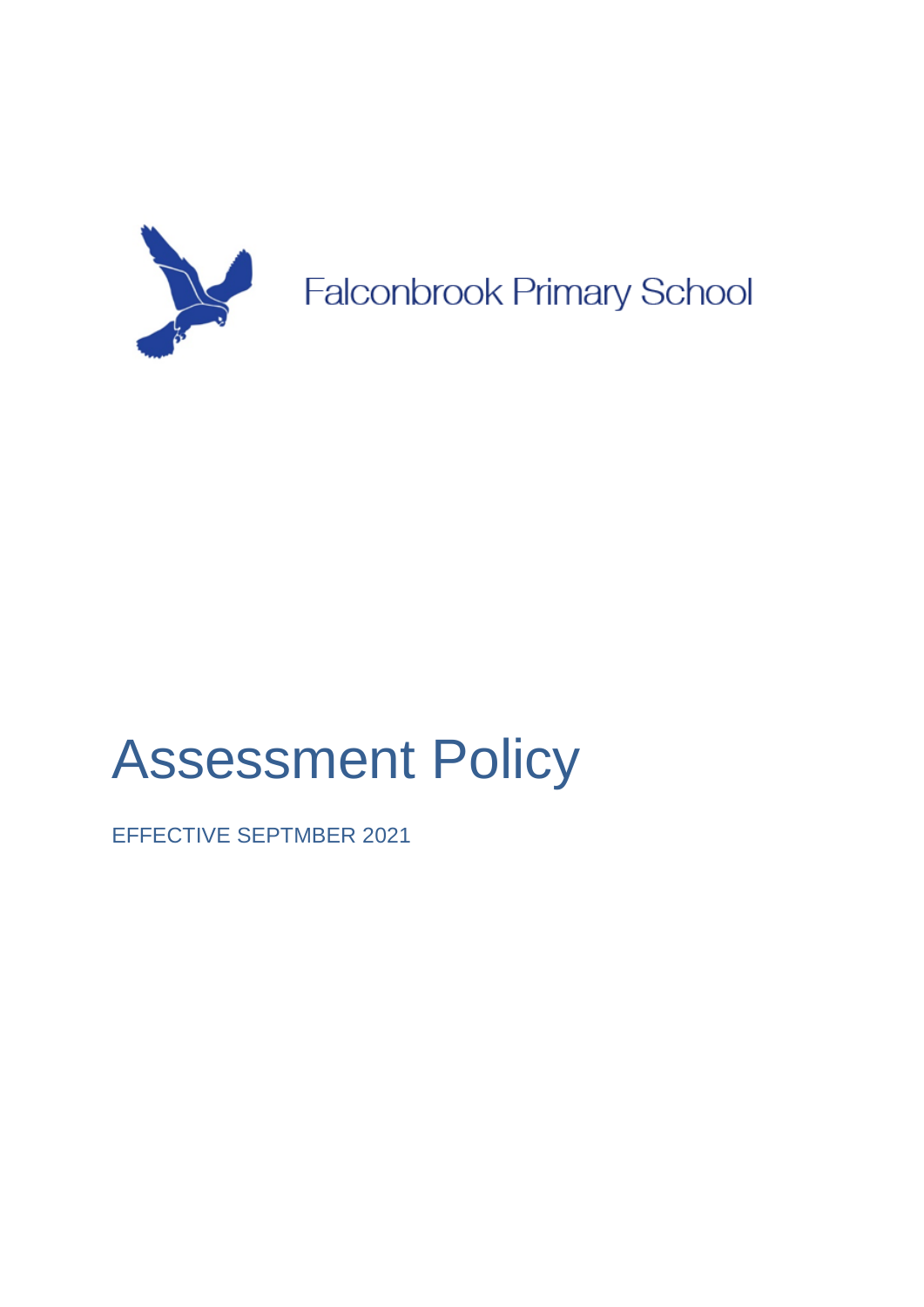# **Falconbrook School Assessment Policy 2021-2022**

# **Formative Assessments:**

The effective use of **Formative Assessment Strategies** that keep teachers informed of the learning that is taking place within all lessons is integral to the quality of teaching and learning.

Formative Assessment/Active Learning Strategies:

- **Talk Partners** (with teachers & TAs **listening in** to responses in order to formatively asses the learning during the lesson). Talk partners are created at random and changed weekly
- **'Show me' – using mini whiteboards or other methods.** Must be used in maths lessons and in shared/modelled writing sessions. Can be used in all lessons.
- Children sit in a **mixed ability** arrangement.
- **Open ended questioning**, that is followed up by further questioning to elicit fullest response possible and deepen learning.
- **Lolly stick names:** pulling name (written on lolly stick) from pot to select child to answer question.
- Development of **Growth Mindset** approach to learning.
- Arranging tables to successfully facilitate formative assessment practises e.g. in rows

## **Learning Intentions:**

• Learning intentions should sharp and clear.

| <b>Muddled Learning</b><br>Intention (unclear)                      | <b>Learning Intention</b><br>(clarified) | <b>Context</b>                                                |
|---------------------------------------------------------------------|------------------------------------------|---------------------------------------------------------------|
| I am learning to write a list of<br>things my pet likes to eat      | am learning to write a list              | What a pet may like to eat                                    |
| To identify unknown angles<br>in any triangles and<br>quadrilateral | To calculate unknown angles              | Calculating angles in<br>triangles and / or<br>quadrilaterals |

• They should be written in 'child-speak'

| <b>Adult Speak</b> | <b>Child Speak</b> | <b>Examples of modelling / questioning</b>             |
|--------------------|--------------------|--------------------------------------------------------|
| I can subtract     | [I am learning]    | Shift 'ten' from tens column to ones column to support |
| bridging the       | to subtract using  | subtraction                                            |
| tens               | shifting           |                                                        |
| I can use a        | [I am learning]    | Which sentence hooks in the reader most effectively in |
| frontal            | to start my        | a spooky story setting? Why? What effect could your    |
| adverbial          | sentence with      | 'favourite' sentence have on the reader?               |
|                    | an adverb          | ❖ I walked into the dark room and immediately          |
|                    |                    | felt a cold chilli creep up my spine.                  |
|                    |                    | ❖ Cautiously I stepped into the room; a cold chill     |
|                    |                    | crept along my spine.                                  |

- Teachers should share the learning intentions for sessions with their TAs at their daily morning meeting (8:30am)
- Learning intentions are shared with children in all lessons (including guided reading sessions) and unpicked so that all children know what they are learning & why they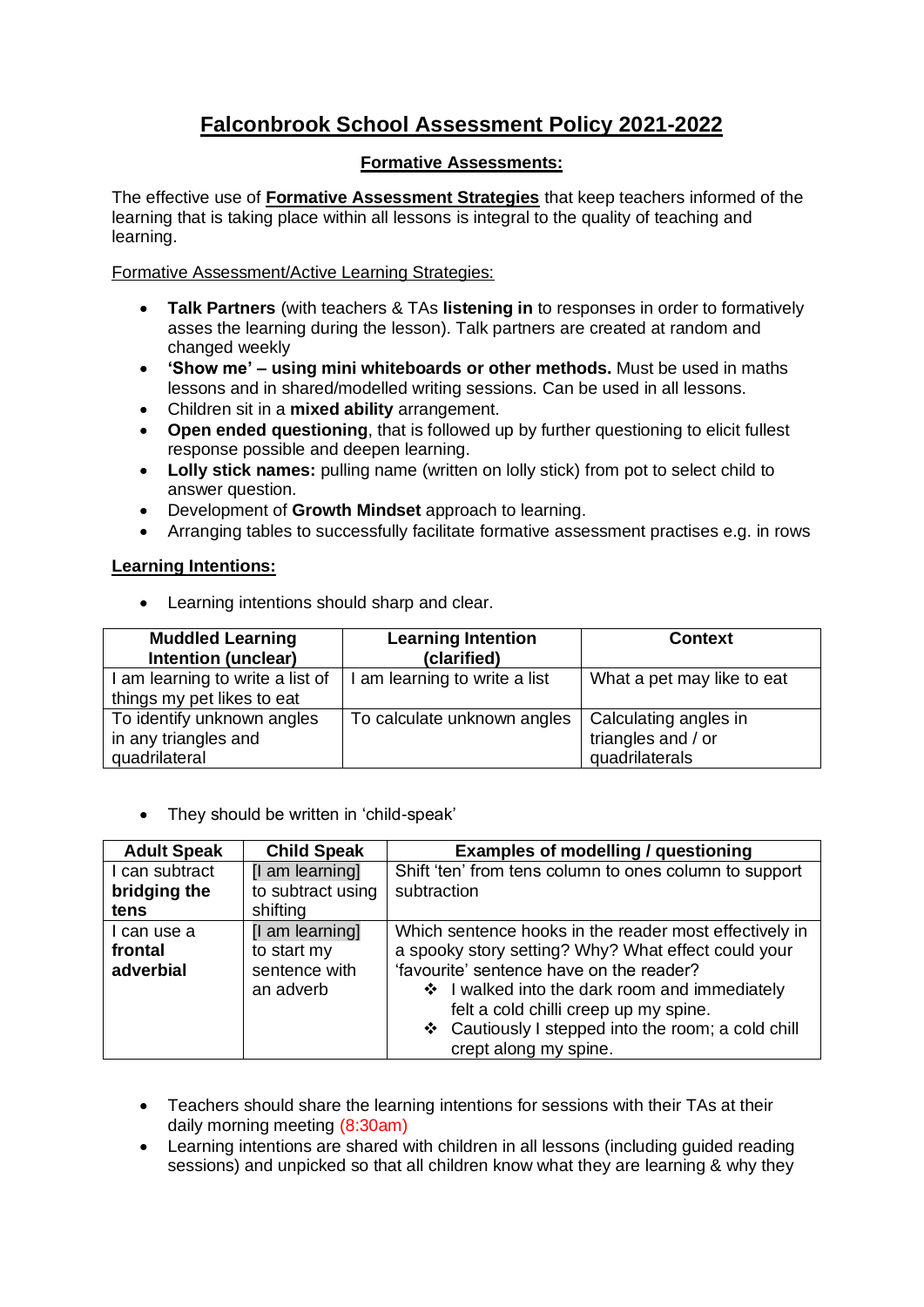are learning this. They are not written in books. Short titles are sufficient (when the children are writing a title only it **must not** begin with L.I).

- Children should be reminded of the learning intention at points in the lesson.
- Lessons should include an opportunity for the children to reflect on the learning intention, and their success in meeting this.

## **Where do Learning Intentions come from?**

- ➢ National curriculum
- ➢ Assessment statements
- ➢ NCETM curriculum maps
- ➢ Curriculum framework

#### **Success Criteria:**

Success criteria are **the steps** that the children need to take in order to meet the learning intention.

- Success criteria should be pre-planned by the teacher and shared with their TAs at their daily morning meeting (8:30am)
- Success criteria should be **generated and co-constructed with the children** (& based on the teachers pre-planned S/C).
- It is good practice for the TA to scribe the success criteria as the teacher generates these with the class.
- Children should be guided to follow the success criteria as they work, and to use it to self-assess where they have been successful, and what they need to correct and/or improve.
- Children will self-assess with reference to the S/C before seeking adult support.
- Teachers and TAs evaluate the child's learning with reference to the success criteria

# KS1 & KS2 Marking & Feedback

Maths:

#### During lesson:

- Children are supported to co-construct success criteria during lesson.
- Success criteria are clearly displayed for all children to see throughout lesson (or unit)
- These may include visual aids (pictures / photos/ equipment/ etc.) to support all children to access the success criteria.
- Children are to be taught / supported to use S/C to quide their learning and to refer to S/C to mark their own work.
- When marking their own work children are to be supported / taught how to identify own successes and own errors.
- Errors and misconceptions to be addressed on-the-spot.

## **Marking & feedback to happen during the lesson.**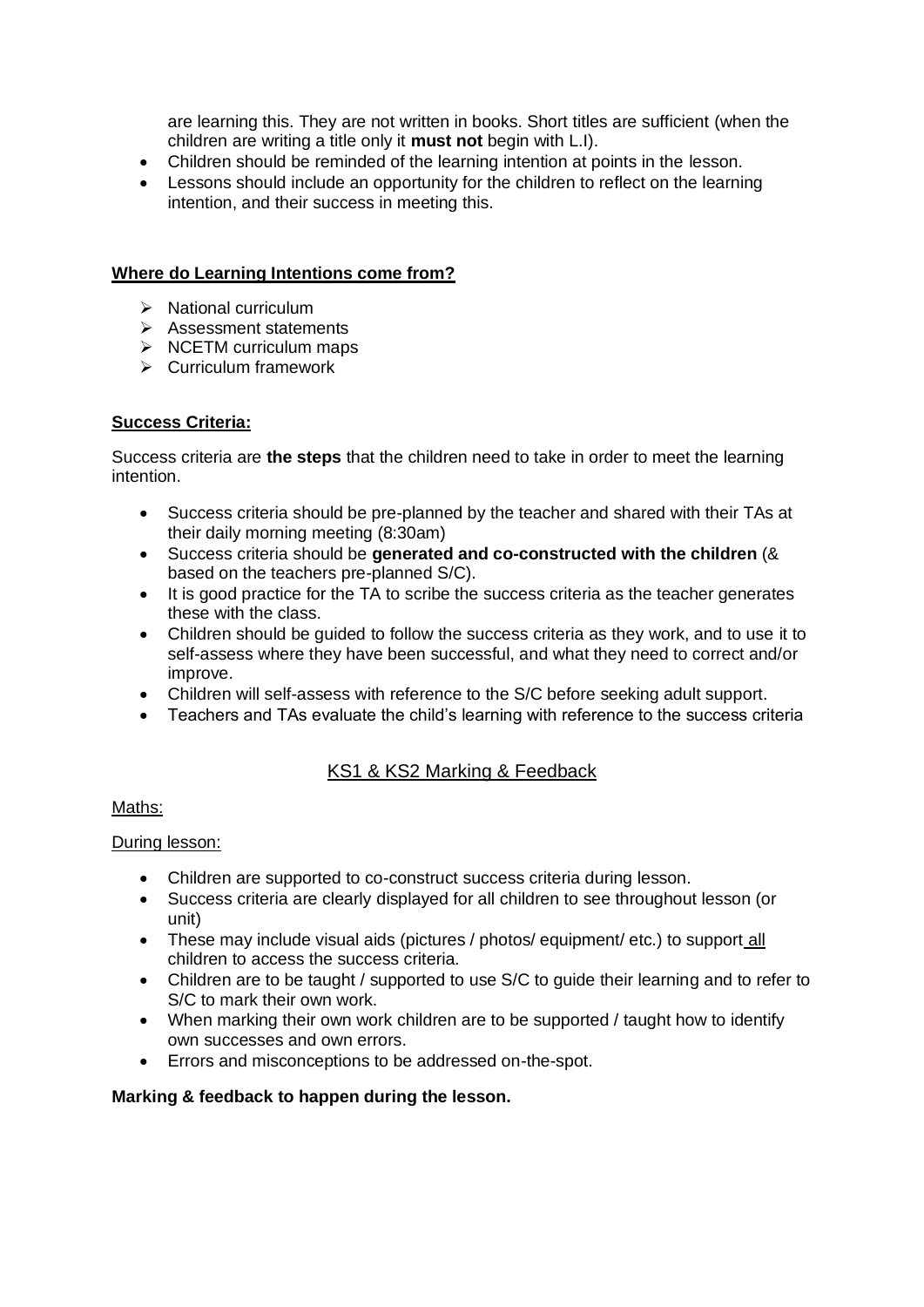After the lesson:

- Teacher to look through the work the children have completed and marked and check their self-assessment is correct. Teacher to initial work (in red) to acknowledge they have seen it.
- Any issues identified to be addressed the following morning / before the next lesson either by class teacher or TA as appropriate.
- Any issues identified to be addressed in the next lesson (plans to be adjusted) as relevant.

#### Writing:

- Children to be supported to co-construct the success criteria with their teacher.
- Success criteria are clearly displayed for all children to see throughout lesson (or unit)
- These may include visual aids (pictures / photos/ etc.) to support all children to access the success criteria.
- Opportunities to be provided to support the children to identify **EXCELLENCE** in writing; this step must be put in place to support children to produce writing beyond the closed success criteria.
- Once **EXCELLENCE** has been explored teacher to lead a shared writing session.
- Children then write independently, with reference to SC (structure) and **EXCELLENCE** (style).
- Marking (1) self-marking checking own work.
- Marking (2) peer marking with focus on S/C + IMPACT of writing on reader and editing / making improvements.

## **Marking & feedback to happen during the lesson.**

After the lesson:

- Teacher to look through the work the children have completed and marked and check their self-assessment is correct. Teacher to initial work (in red) to acknowledge they have seen it.
- Any issues identified to be addressed the following morning / before the next lesson either by class teacher or TA as appropriate.
- Any issues identified to be addressed in the next lesson (plans to be adjusted) as relevant.

## **Children marking their own work:**

- Children can mark their work, with reference to the success criteria during the lesson.
- Children will need to be taught how to do this effectively and accurately.
- Children can then identify where they have been successful, and what they need to correct or improve.
- Children should mark their own work in **green pen.**
- Teachers should explain marking code to adults and children and have this on display in classroom. (This may also be in books).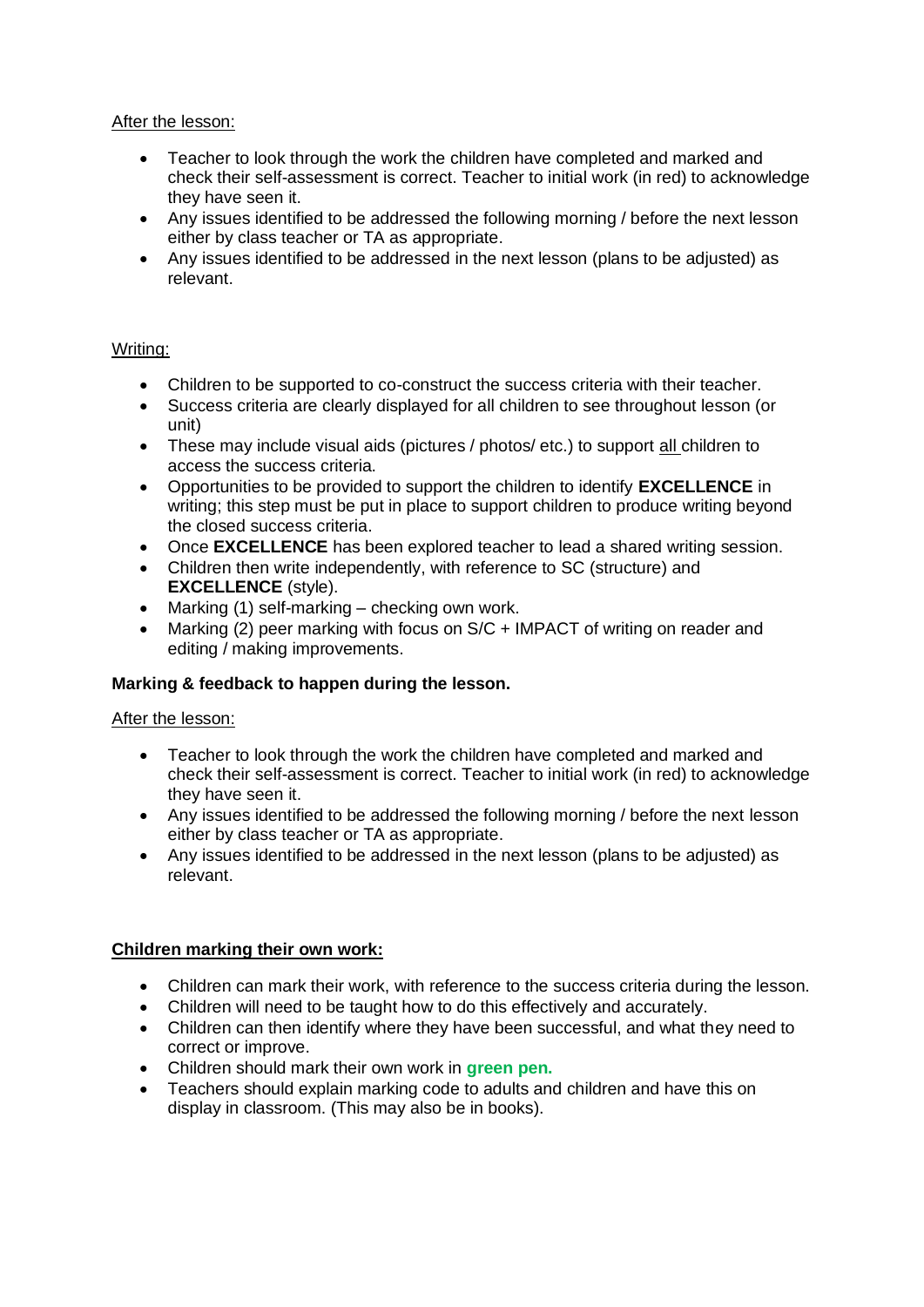## **Marking/Feedback Code**

| was                    | A missed word                                          |
|------------------------|--------------------------------------------------------|
| There $\lambda$ a man  |                                                        |
| $\prime\prime$         | A new paragraph                                        |
| error<br>spelling eror | A corrected spelling.                                  |
| initials               | I have seen your work.                                 |
|                        | This is where we discussed you need to check and edit. |
|                        | Supported                                              |
| GW                     | Guided Work                                            |
| PS                     | Peer Support                                           |
|                        | Writing conference with teacher                        |

## **Summative Assessments:**

# **Key Stage 1 and 2**

To effectively track children's attainment and progress Falconbrook school uses Bands and Steps assessments. A set of statements are linked to each Band progressing from Band 1 through to Band 6.

Pupils are assessed, summatively, for Reading, Writing and Maths three times a year during an assessment week.

Our data tracking system, Target Tracker, is updated after each assessment week by class teachers. The data is then validated and moderated by the DHT/Phase leaders. Pupil Progress meetings are held after each assessment week to discuss the current attainment of the children in each class. Pupil Progress meetings are held with teaching staff, DHT, Phase leaders and SENCO, as needed, to monitor the progress of each child, setting and reviewing actions.

## Teacher Assessment

Teachers use Banded Statements which link to the national curriculum programme of study for each subject to make Teacher assessment judgements using several methods including:

- evidence from the pupils' books
- child's verbal feedback from lessons such as reading
- observations of children's learning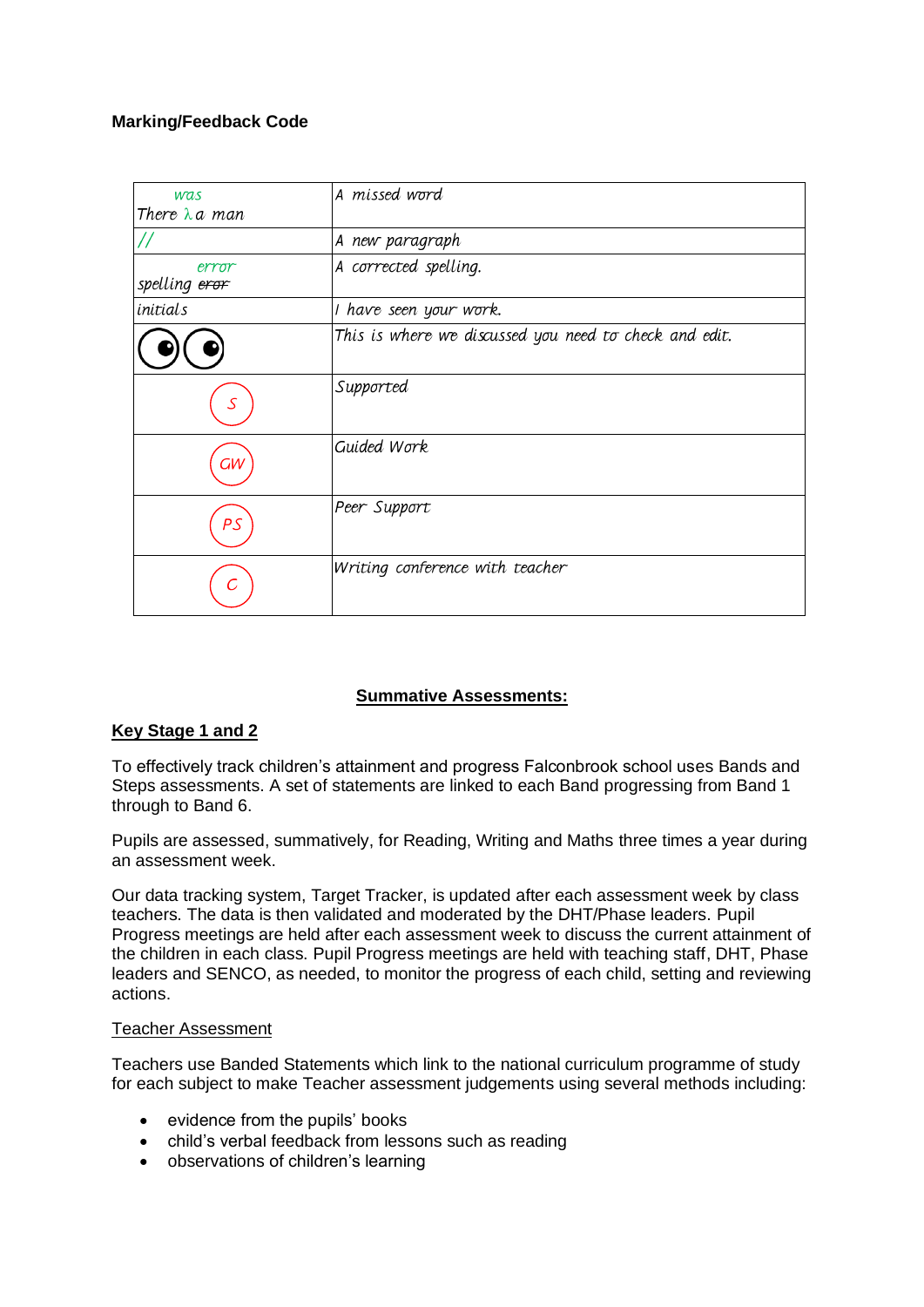• Planned small group or one to one sessions with children to assess their understanding explicitly against the subject criteria.

Summative assessment tests are used to support teacher assessments for children in Key Stage 2.

# **Early Years**

EYFS assessment is an ongoing process through planned and incidental interactions and observations. The school uses the EYFS Framework and Development Matters to assess Reception and Nursery children throughout the academic year.

The school data tracking system, Target Tracker, is updated three times a year and children are assessed as beginning, working within or secure Nursery or Reception. The data is then validated and moderated by the DHT/Phase leader. Pupil Progress meetings are held after each assessment week to discuss the current attainment of the children in each class. Pupil Progress meetings are held with teaching staff, DHT, Phase leader and SENCO, as needed, to monitor the progress of each child, setting and reviewing actions.

Each child is assessed using the Reception Baseline Assessment (RBA) within the first 6 weeks in which a child begins Reception.

#### **Moderation**

Within the context of assessment we are conscious of the value of professional judgement and agree to value teacher's judgements and debate them. Standardisation of judgements will arise through:

- informal discussion between class teachers and phase leader/DHT
- staff moderation meetings led by the DHT/subject leader
- moderation activities undertaken by DHT, phase leaders or subject leaders
- cluster moderation sessions and work with other schools/external auditors.
- Local Authority moderation meetings.

#### **Recording and Reporting**

Assessments are recorded on Target Tracker. A Progress and Attainment report is written at the end of the year. Data is shared with SLT and governors.

#### Statutory assessments

The following statutory assessments will be conducted in the summer term with the exception of the RBA which is completed within the first 6 weeks of a child starting Reception:

- Reception Baseline Assessment (RBA)
- Year 1 phonics screening check
- Key Stage 1 teacher assessments
- Year 4 Multiplication Tables Check (MTC)
- Key Stage 2 SATs/teacher assessments

All data from statutory assessments is reported to the local authority.

## **Reporting to Parents**